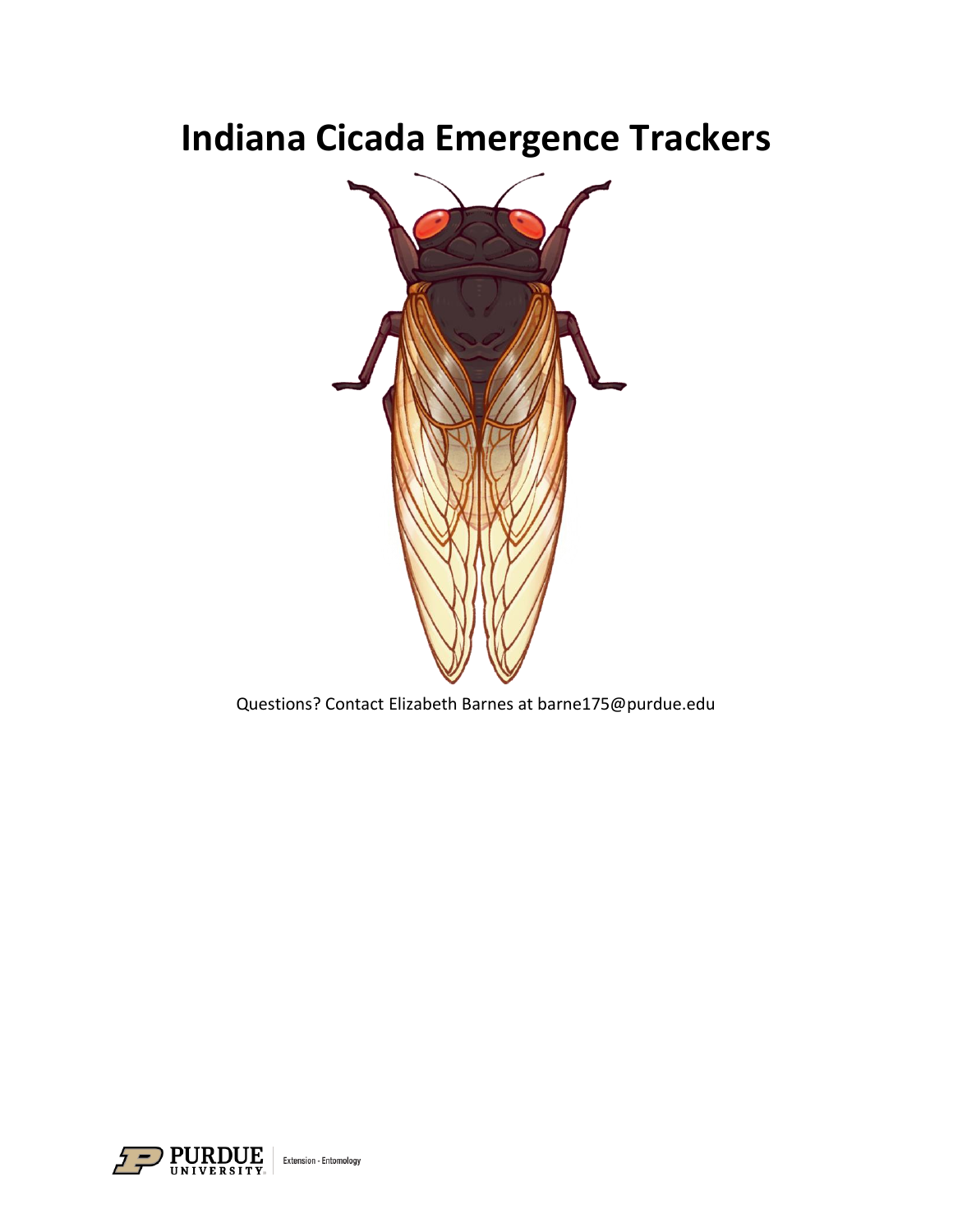# **Indiana Cicada Emergence Trackers**

## **Background**

As the weather warms up, expect up to 1.5 million cicadas per acre to begin climbing up out of the ground. This spring Indiana will see the emergence of the 17-year cicadas (Brood X). Once every 17 years they emerge *en mass*e, climb up trees, sing (though it sounds more like screaming), mate, and lay their eggs on the tips of tree branches. Scientists have lots of questions about these insects but only a short time to study them! You can help us (researchers at Purdue University's Department of Entomology) answer some of these questions and expand the body of knowledge about these loud little insects!

## **Goals**

*1. Where are they?* 

The distribution of 17-year cicadas has changed a lot in the last 200 years! We aim to learn where these insects can still be found in Indiana.

- *2. When do they emerge?*  Cicadas will emerge at different times throughout the state. The data YOU collect will help us better predict cicada emergence in the future.
- *3. How does the landscape impact them?*

Different types of surfaces can warm or cool the surrounding area. For example, standing on dark asphalt on a sunny day is a lot hotter than standing in a grassy field on the same day. In this case, the dark color of the asphalt absorbs the heat from the sun, whereas the lighter colored grass reflects it. This can lead to localized variation in insect emergence times and has been shown in several other species of insects. We hope to learn, with your help, if landscape features impact cicada emergence timing.

## **Why we need YOUR help**

The simple answer? Time! There are only a few of us working behind the scenes on this project and we can't be everywhere in Indiana all at once. By helping us collect data on cicada emergences, you will dramatically expand the number of data points we have and will let us draw conclusions with more certainty. Your contribution will let us better understand 17-year cicada biology, management, and ecology.

# **Materials**

A camera (a smart phone will work best, but any camera will do!)

## **Instructions**

*Register*

1. Sign up for iNaturalist. This program is an app and a website that collects biodiversity data. We're using it to collect cicada data for our project, but by adding your observations to their database you will also potentially contribute to many other research projects! You can learn [how to use iNaturalist here](https://www.inaturalist.org/pages/getting+started) or watch one of [their video](https://www.inaturalist.org/pages/video+tutorials)  [tutorials here.](https://www.inaturalist.org/pages/video+tutorials) If you get stuck, you can also contact the project coordinator, Elizabeth Barnes [\(barne175@purdue.edu\)](mailto:barne175@purdue.edu), for help!

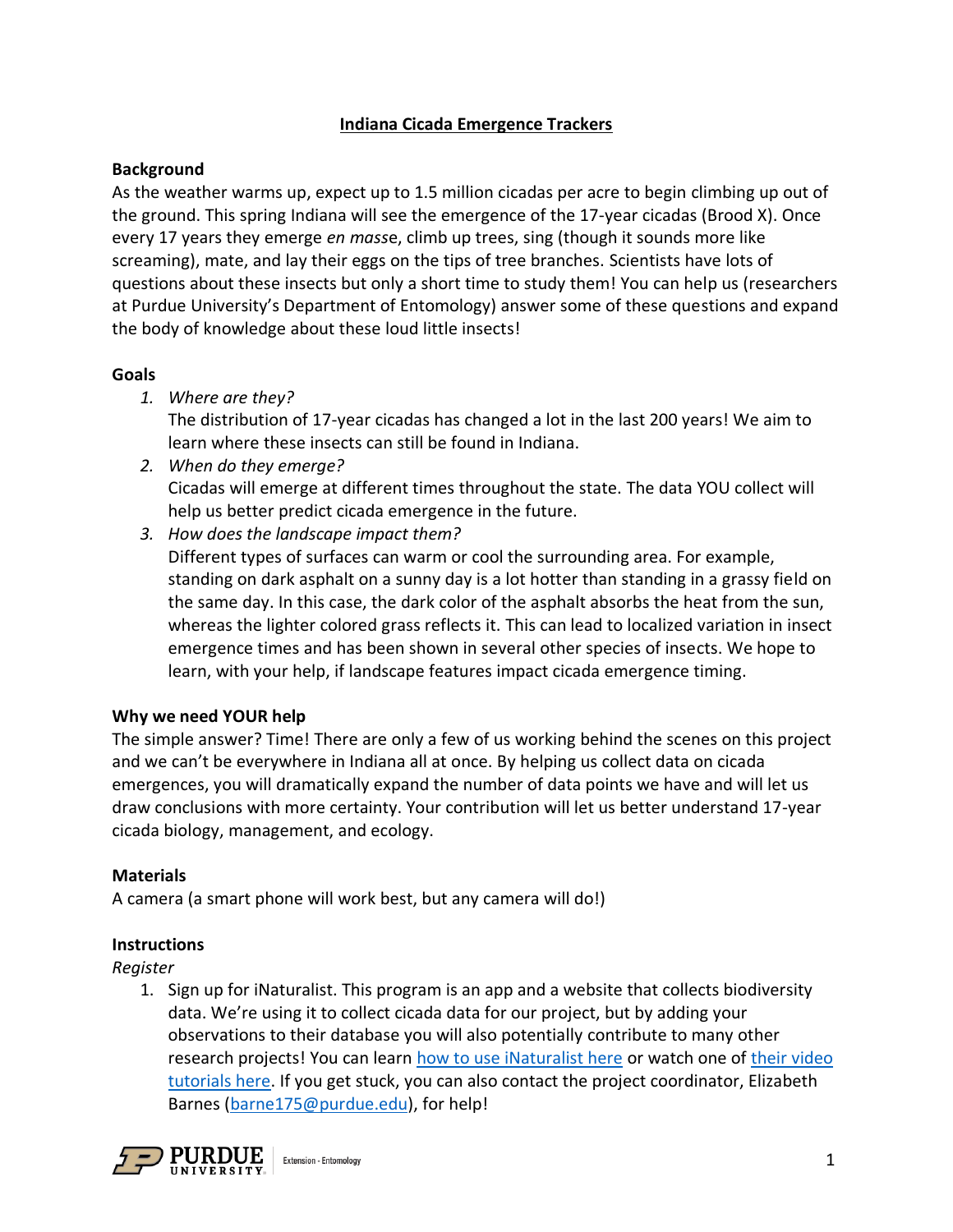2. Join our [Indiana Cicada Emergence Trackers](https://www.inaturalist.org/projects/indiana-cicada-emergence-trackers) project on iNaturalist. On the website, you can find the "Join this project" in the top right hand corner of the screen. In the app, you can find the project by clicking "more" in the bottom right hand corner, searching for "Indiana cicada Emergence Trackers", tapping on the title, and tapping "join". Note: this may be in a different location based on your browser and operating system. You can find a walk-through of how to join a project on a phone or on a desktop at the end of this document or you can [watch a video o](https://www.youtube.com/watch?v=NYv_gUDqQyU)n how to join via phone here.

# *Pick your trees*

- 3. Choose an area to monitor that has had trees present for the last 17 years (please make sure you have permission to enter the property!). Cicadas need to constantly drink from trees to survive, so if trees were only recently planted there won't be any cicadas there. The trees can be as close or as far apart as you'd like. For example, you could choose three trees in your backyard or two trees in your backyard and one tree across the street.
	- Suggestions for places to monitor: your yard, the local park, the local nature sanctuary, your campus or school, anywhere else you think the trees are at least 17 years old!
- 4. Choose at least 3 trees to monitor. Try to choose some trees to monitor that are near hard surfaces (e.g. buildings, concrete, sidewalks, etc.) and some that are not (e.g. grass, dirt, etc.) AND/OR some trees that are in shady areas and some trees in sunny areas.
- 5. Assign each tree a number.
- 6. Photograph each tree. When you photograph the trees, try to include: an image of the full tree, a close up of a twig, and a clear image of several full leaves. Note: we need to know the exact location of each tree. Most people's phones will attach this information to photos. If yours does not or if you're using another type of camera, make as precise a note of your location as you can on a map and use that location when you enter your data onto iNaturalist.
- 7. Add your trees to the [Indiana Cicada Emergence Trackers](https://www.inaturalist.org/projects/indiana-cicada-emergence-trackers) project on iNaturalist. We'll take care of identifying them for you! Make sure to add them to the Indiana Cicada Emergence Trackers project! If you are using the app you can do this by hitting the projects button and toggling the button next to the Indiana Cicada Emergence Trackers project so that it turns green. See pages 5-7 to see what this looks like. If you are on a computer, you can do this by navigating to the project page, clicking the Red "Add observations to this project" button on the project banner, and filling out the questions on the data entry form. Check out the images on page 5-7 to see what this process looks like.

# *Watch for cicadas!*

- 8. Review what cicadas look like. You can find great images of th[e cicada lifecycle here,](https://www.cicadamania.com/images/cycle.webp) images and information about [cicadas of Indiana here,](https://www.cicadamania.com/cicadas/common-cicadas-of-indiana/) and some great pictures of [signs](https://www.cicadamania.com/cicadas/cicada-nymphs-chimneys-and-holes/)  [of cicada emergences here.](https://www.cicadamania.com/cicadas/cicada-nymphs-chimneys-and-holes/)
- 9. Start checking for [cicada shells](https://www.cicadamania.com/cicadas/cicada-nymphs-chimneys-and-holes/) between April  $1<sup>st</sup>$  to 30<sup>th</sup> (but the sooner the better!). Double check that there are no cicada shells on your trees or in your area before you

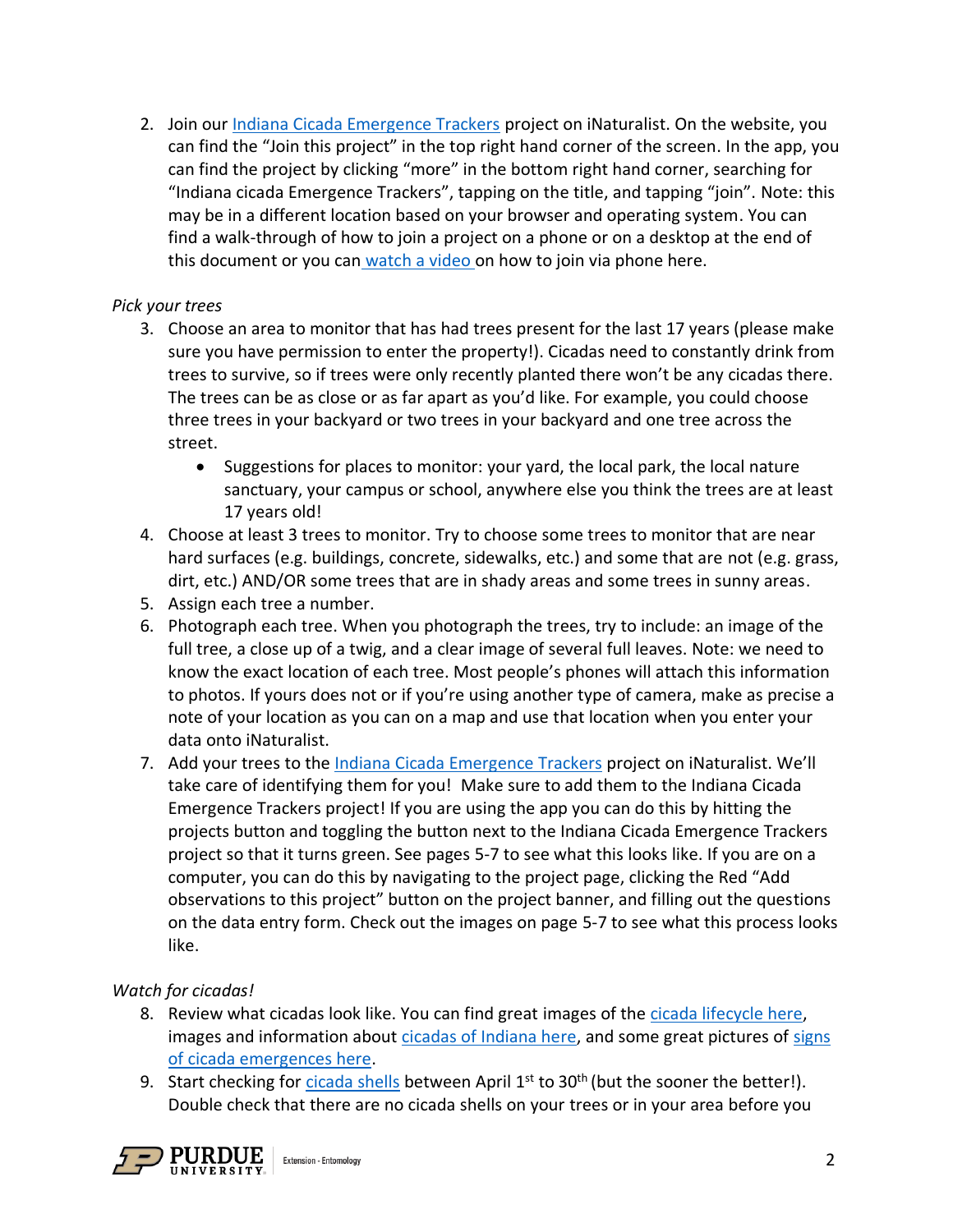begin. If the cicadas have already emerged it's too late to start this project but don't worry! There are [other ways you can help collect cicada data!](https://www.inaturalist.org/projects/indiana-cicada-fest)

- 10. Record the temperature at the base of each tree. Get as close to the bottom of the trunk as possible without touching the ground. Make sure to wait a few minutes between trees to allow your thermometer time to adjust. Try to use the same thermometer for each visit so that we can more easily compare between days and trees.
- 11. Check each of your trees for cicada shells every 3 days. If you miss a day, don't worry! Just visit the trees the next day instead. If you DON'T find cicada shells, go to step 12. If you DO find cicada shells, move to step 13.
- 12. Note down on the data sheet provided on page 8 that you did not find any signs of cicada emergence. Repeat step 11 until you find cicada shells or until May 31<sup>st</sup>.
- 13. Once you find cicada shells:
	- Photograph them, preferably with your cellphone
	- Upload them on iNaturalist
	- Make sure to add them to the [Indiana Cicada Emergence Trackers](https://www.inaturalist.org/projects/indiana-cicada-emergence-trackers) project! If you are using the app you can do this by hitting the projects button and toggling the button next to the Indiana Cicada Emergence Trackers project so that it turns green. See pages 5-7 to see what this looks like. If you are on a computer, you can do this by navigating to [the project page,](https://www.inaturalist.org/projects/indiana-cicada-emergence-trackers) clicking the Red "Add observations to this project" button on the project banner, and filling out the questions on the data entry form. Check out the images on page 5-7 to see what this process looks like.
	- Add the tree number for the tree where you found the cicadas in the "Notes" section of the data entry form. The notes section is on the bottom left of the web version of the submission form and the third box from the top on the app version of the submission form.
	- Make a note on your datasheet of the day that you found cicada shells on each tree.
- 14. Look around for any fully emerged cicadas. If you find any, repeat step 11 for the adult cicadas.
- 15. Repeat steps 9-12 either until you have found cicada shells on all of the trees you're monitoring OR until two weeks after you found the first cicada shell. If you never find any cicada shells, you can stop looking on May  $31<sup>st</sup>$ . Make a note of this on your datasheet. Not finding cicadas is just as interesting a result as finding cicadas!
- 16. Send us your datasheet (page 8) at **barne175@purdue.edu** or mail it to us at: Elizabeth Barnes Department of Entomology 901 W State St West Lafayette, IN 47907

#### **Future Projects**

Want to be involved in more cicada fun? Check out our:

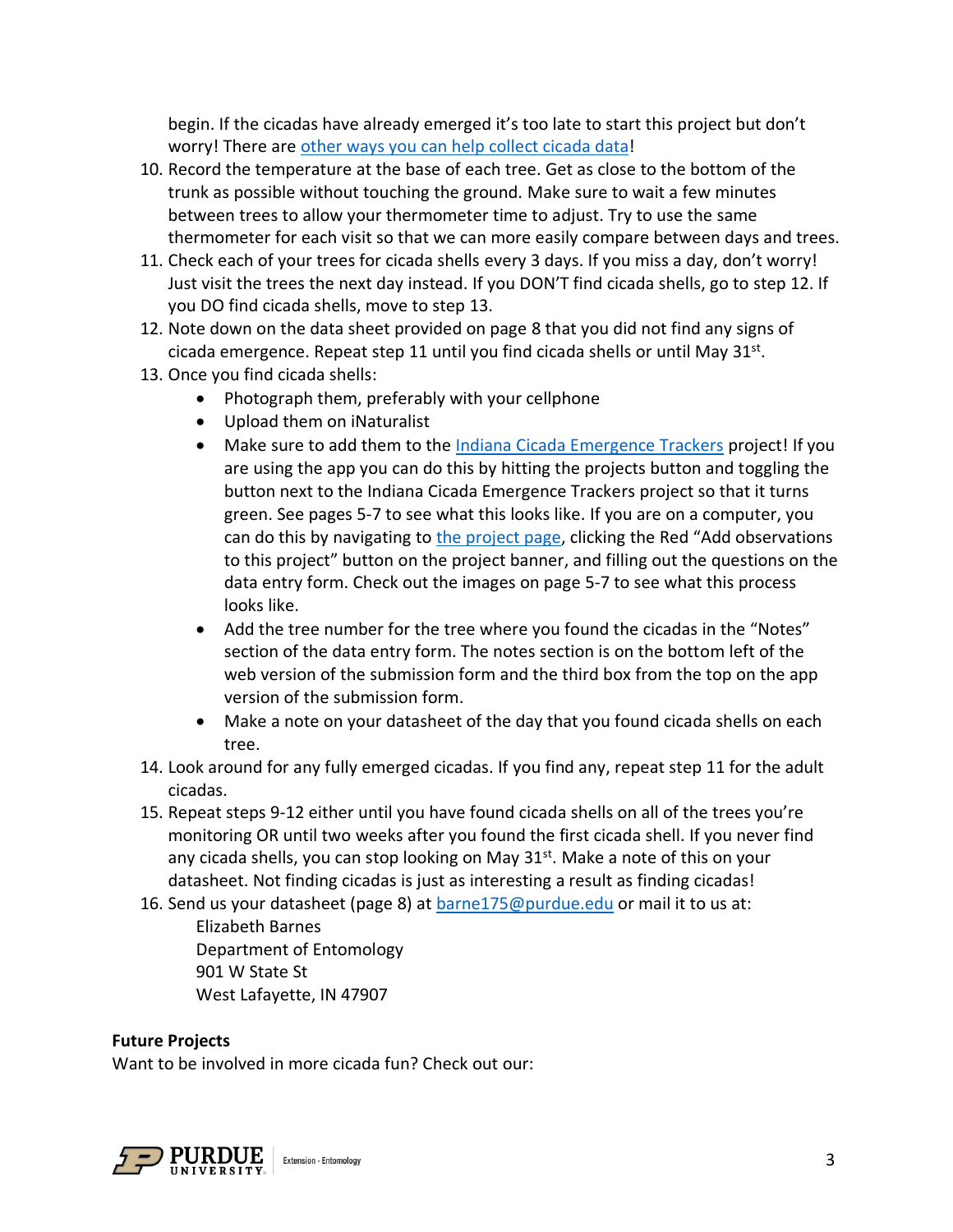- Cicada Day a[t Virtual Bug Bowl:](https://extension.entm.purdue.edu/bugbowl/schedule-of-events/) Join us on Monday April 12<sup>th</sup> for a virtual celebration of all things cicada! We'll have a question and answer session, crafts, and even tips on how to make your own cookies with cicada decorations!
- [Cicada themed BioBlitz:](https://www.inaturalist.org/projects/indiana-cicada-fest) Looking for more reasons to get outside and enjoy the cicada emergence? Join us for Indiana Cicada Fest, May 1<sup>st</sup>-9<sup>th</sup>! On these days, we're encouraging people all around the state to pick a spot with cicadas, photograph as many plants or animals as they can find, and add them to our Cicada Fest Project on iNaturalist!
- Learn more about 17-year cicadas on the [Purdue Cicada Website.](https://www.entm.purdue.edu/cicada)
- Coming soon: Cicada Damage Detectives. We are working with the Indiana Department of Natural Resources to collect data on damage caused by cicadas. If you'd like to be notified when we launch this program, [sign up for our cicada newsletter.](https://purdue.ca1.qualtrics.com/jfe/form/SV_bpFUuqAS9lNSteK)

**Questions? Contact Elizabeth Barnes [\(barne175@purdue.edu\)](mailto:barne175@purdue.edu?subject=Cicada%20Trackers%20Question)**

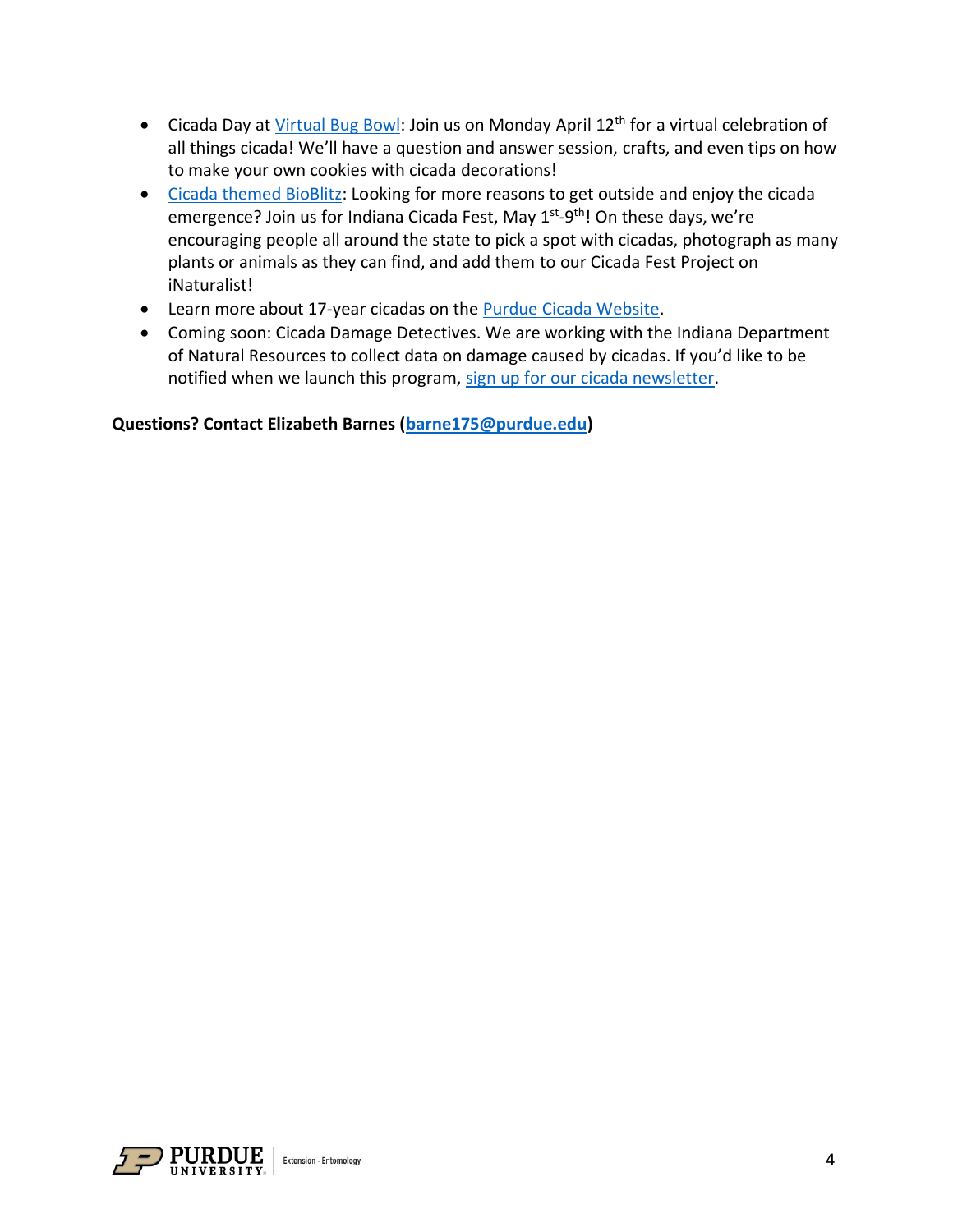# **How to add an observation to the [Indiana Cicada Emergence Trackers](https://www.inaturalist.org/projects/indiana-cicada-emergence-trackers) project**

#### **On the website:**



Step 1-Click on the red add observations button on the [Indiana Cicada Emergence Trackers](https://www.inaturalist.org/projects/indiana-cicada-emergence-trackers) project page.

| What did you see                                           | Where were you?                                                                  | Add media                                                             |
|------------------------------------------------------------|----------------------------------------------------------------------------------|-----------------------------------------------------------------------|
| Q                                                          | Name of the place you made the observation                                       | Add Photos<br>Add sounds                                              |
| Was it captive / cultivated?                               | Latr<br>Lim<br>Ldit                                                              | <b>Find Photos</b><br>Search                                          |
| When did you see it?                                       | Acc (m)<br>Sec<br><b>AMERICAN COMPANY</b>                                        | $-$ Prev<br>Next = Select All None                                    |
|                                                            | <b>Grand Rapids</b><br>さ<br>v<br>Satellite<br>Map<br>ó<br>Lansing                | <b>Select One or More Photos</b>                                      |
| (GMT-10:00) Hawaii<br>$\bullet$<br>4 & 2019-10-29 12 12-21 | $\mathbb{C}^n$<br>D.                                                             |                                                                       |
| <b>Notes</b>                                               | Ann Arbor<br>Chicago<br>Toledo<br>ö                                              | No files selected.<br>clear<br>Browse<br>Sync obs. w/ photo metadata? |
|                                                            | Naperville                                                                       |                                                                       |
|                                                            | Fort Wayne<br>Peoria                                                             |                                                                       |
|                                                            | ä<br>OHI                                                                         |                                                                       |
|                                                            | <b>ILLINOIS</b><br>INDIANA<br>$\circ$                                            | We also support Flicks, Google Photos, and Facebook for               |
|                                                            | Columb<br>Click the map to add a location                                        | Image hosting.                                                        |
|                                                            | Cincinnati<br>$\ddot{\mathbf{o}}$                                                | Link your Flickr account                                              |
|                                                            | _ouis<br>Louisville                                                              |                                                                       |
|                                                            | Exansville<br>$\circ$                                                            | <b>Link your Google account</b>                                       |
|                                                            | Lexington<br>\$t<br><b>KENTUCKY</b>                                              | Link your Facebook account                                            |
|                                                            | +                                                                                |                                                                       |
|                                                            |                                                                                  |                                                                       |
|                                                            | Nashville<br>Map data 02021 Google, INEGI 100 km L.<br>Go<br><b>Jerms</b> of Use |                                                                       |
| Tags Comme organized please [1]                            | Change geoprivacy open<br>$\rightarrow$                                          |                                                                       |
|                                                            |                                                                                  |                                                                       |
| More Fields                                                |                                                                                  |                                                                       |
|                                                            |                                                                                  |                                                                       |
| Add a Field Start typing field na - Create a New Field     | <b>View All fields</b>                                                           |                                                                       |
|                                                            |                                                                                  |                                                                       |

Step 2: Fill out all the fields with arrows pointing to them in the image above. Some of the information may automatically populate when you upload your photos so we recommend doing that first.

#### **On the app:**

Step 1: Open the iNaturalist app and click on the "observe" button at the bottom of the screen. Add your photos when prompted.

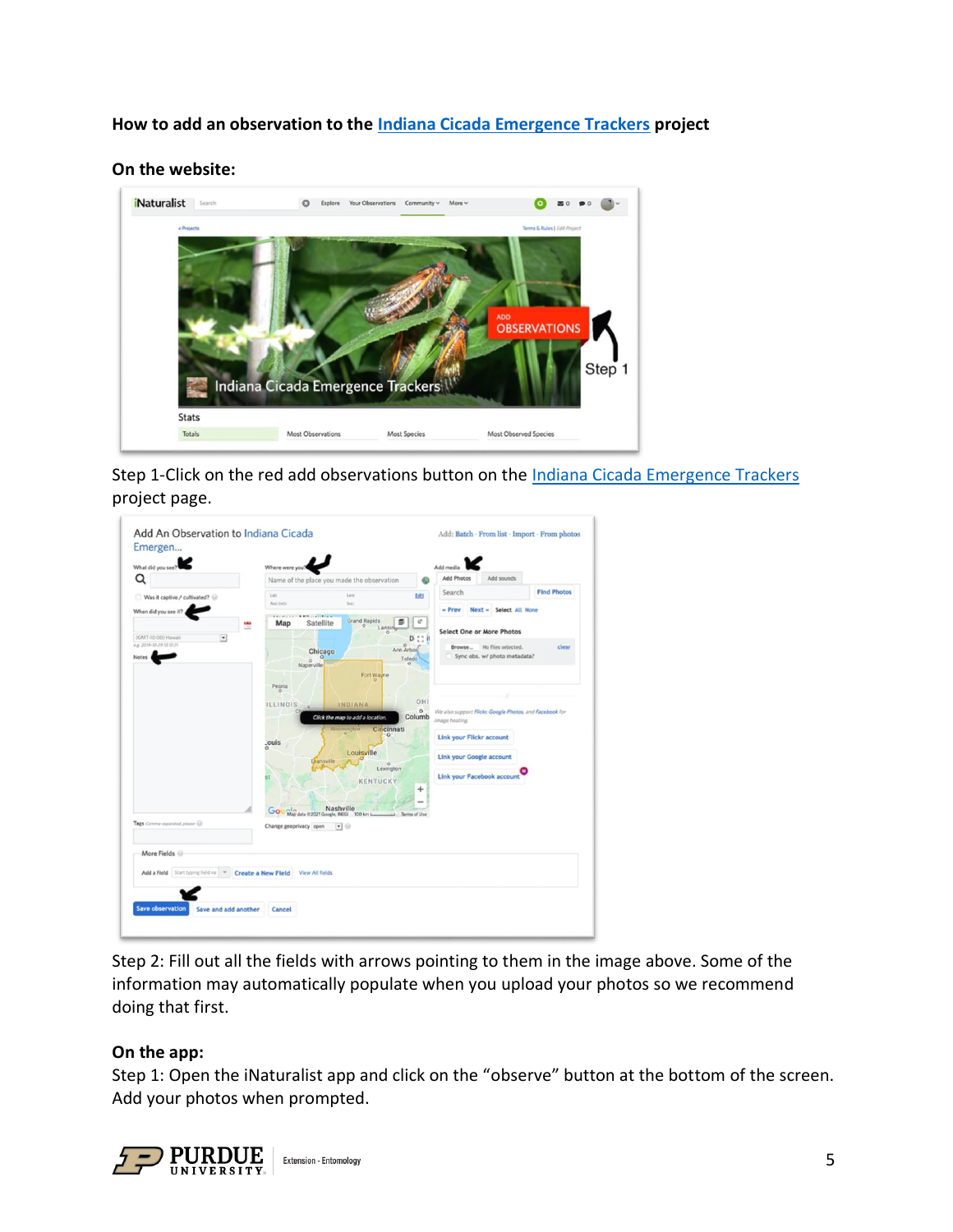| Cancel                         | <b>Details</b>               |               |
|--------------------------------|------------------------------|---------------|
|                                |                              |               |
| $\sqrt{2}$<br>View suggestions | What did you see?            | $\rightarrow$ |
| Notes                          | Sep2                         |               |
|                                |                              |               |
|                                |                              | $\rightarrow$ |
| $\hat{e}$                      |                              | $\geq$        |
| Geoprivacy                     |                              | $\mathcal{P}$ |
| B                              | Captive / Cultivated No      | $\rightarrow$ |
| æ<br><b>Projects</b>           | $\blacktriangleright$ Step 3 | $\mathcal{P}$ |

Step 2: If you are adding a photo of a tree, record the tree number in the notes. If you are adding a cicada photo, record the number of the tree where you found the cicada in the notes.

Step 3: Click on "Projects"

| Please note: Observations will be automatically in<br>2016 National Parks Bioblitz - NPS S<br><b>Traditional Project</b><br>Indiana Cicada Emergence Trackers<br><b>Traditional Project</b><br><b>Project PorchLight</b><br><b>Traditional Project</b><br>Wildlife Diseases: Morbidity and M |  |
|----------------------------------------------------------------------------------------------------------------------------------------------------------------------------------------------------------------------------------------------------------------------------------------------|--|
|                                                                                                                                                                                                                                                                                              |  |
|                                                                                                                                                                                                                                                                                              |  |
|                                                                                                                                                                                                                                                                                              |  |
|                                                                                                                                                                                                                                                                                              |  |
| <b>Traditional Project</b>                                                                                                                                                                                                                                                                   |  |
| Caterpillars of Eastern North America<br><b>Collection Project</b>                                                                                                                                                                                                                           |  |
| Indiana Cicada Fest<br><b>Collection Project</b>                                                                                                                                                                                                                                             |  |
| Step 4                                                                                                                                                                                                                                                                                       |  |

Step 4: Toggle the button next to Indiana Cicada Emergence Tracks over.

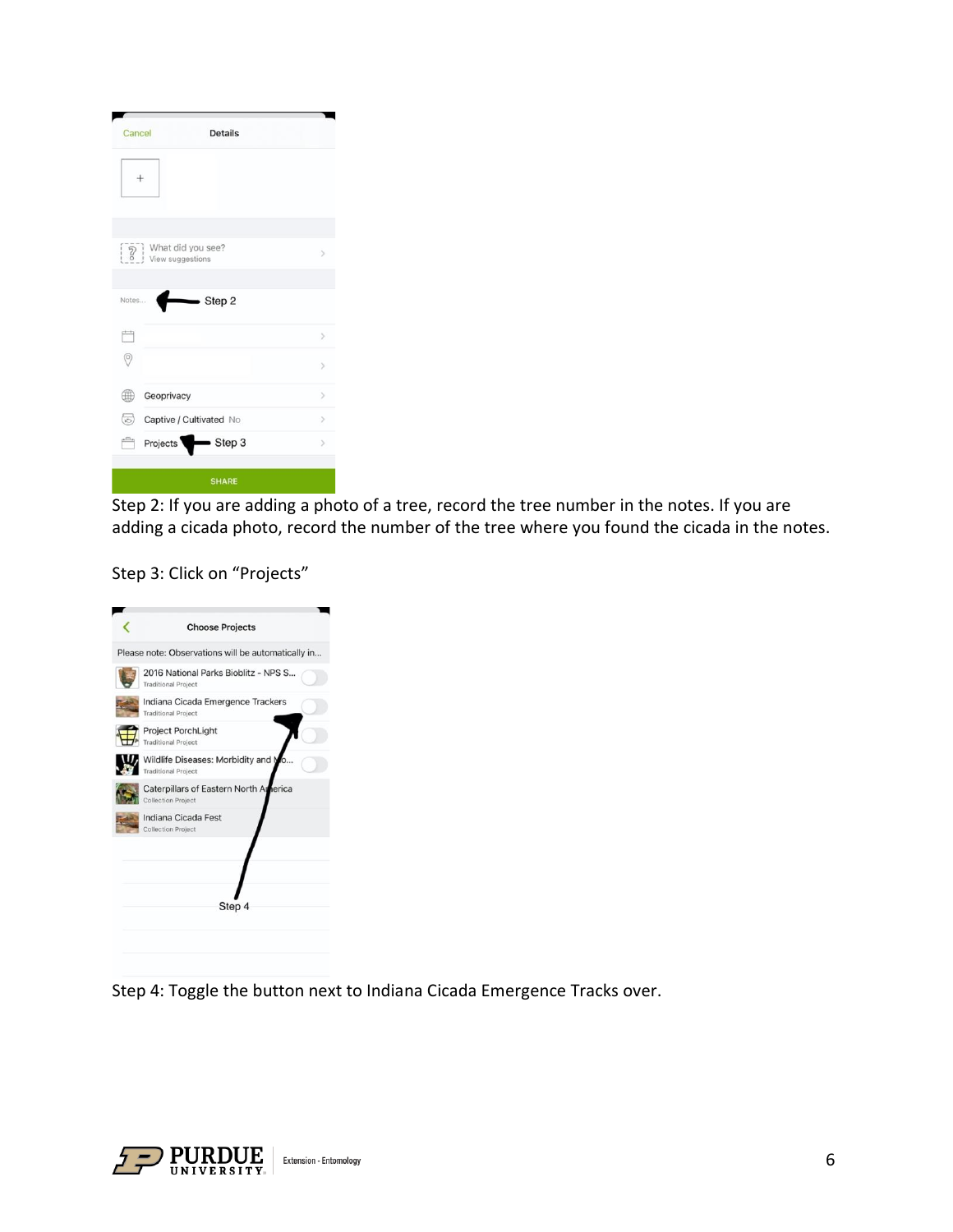

Step 5: The button next to Indiana Cicada Emergence Trackers should now be green. Hit the green arrow at the top of the screen and submit your observation.